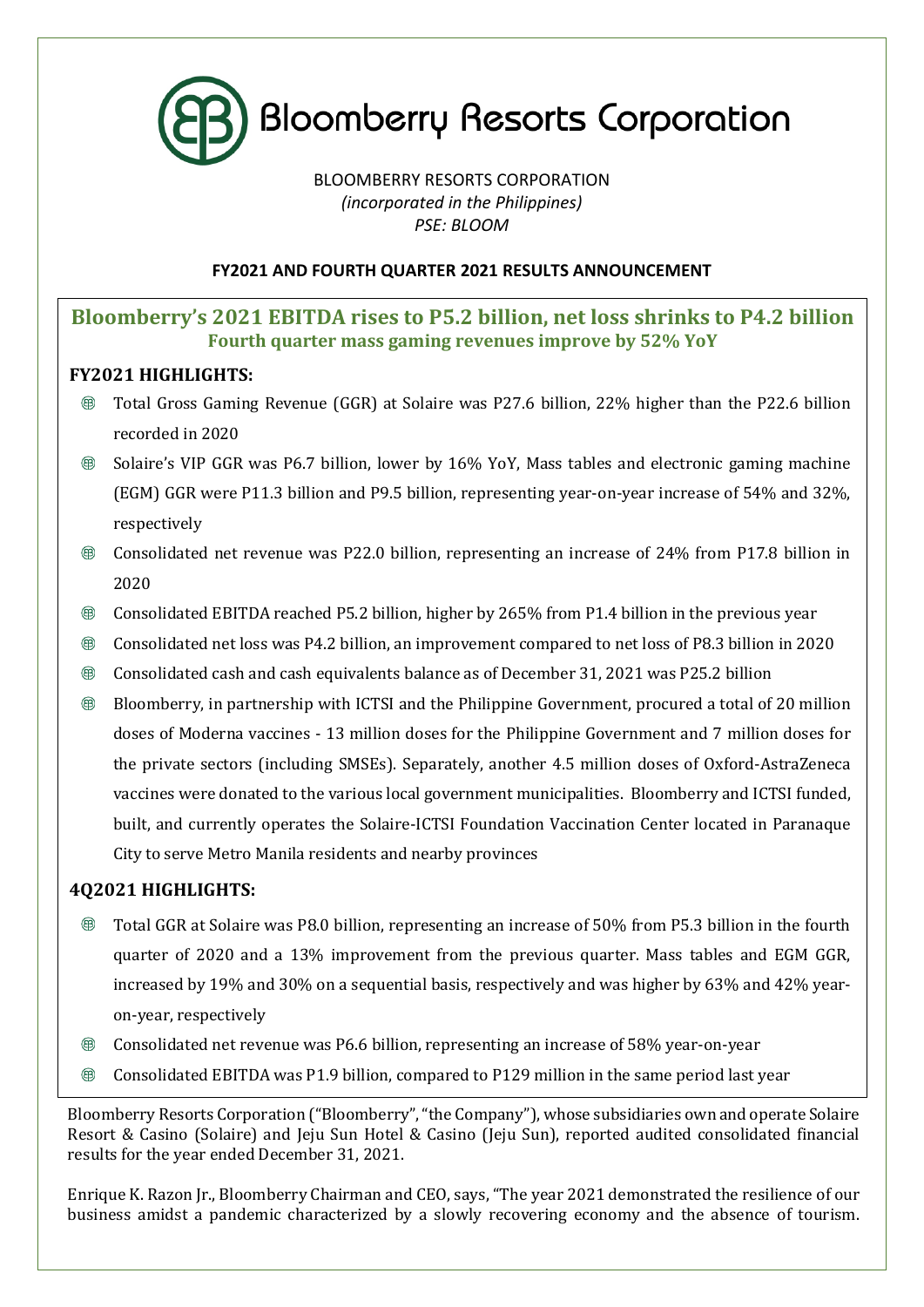Compared to 2020, it was a better year for Bloomberry as it was propped up by the domestic patronage which grew our mass gaming revenues by 43% and EBITDA by 265%. While we look forward to better days ahead, we remain equipped to operate under challenging circumstances if they materialize."

"Even as COVID-19 restrictions are eased around the world, Bloomberry will continue to uphold its marketleading health standards for the safety of both guests and team members."

## **Gaming Performance**

Solaire's casino has been operating at a limited capacity consistent with the guidelines provided by PAGCOR. Throughout the year, Solaire maintained its invite-only policy for its gaming patrons.

In 2021, total GGR at Solaire was P27.6 billion, representing an increase of 22% from P22.6 billion in 2020. Solaire's VIP GGR was P6.7 billion, lower by 16% year-on-year, while Mass table and EGM GGR were P11.3 billion and P9.5 billion, representing year-over-year increase of 54% and 32%, respectively.

| <b>Amounts in millions</b> | 2021    |         |       | 2020    |         |       | <b>Change in Revenue</b> |        |
|----------------------------|---------|---------|-------|---------|---------|-------|--------------------------|--------|
|                            | Volume* | Revenue | Hold  | Volume* | Revenue | Hold  | Amount                   | %      |
| VIP tables                 | 245.940 | P6.743  | 2.74% | 268.393 | P8,034  | 2.99% | P(1,291)                 | (16.1) |
| Mass tables                | 24.670  | 11.335  | 45.9% | 19.318  | 7.340   | 38.0% | 3.995                    | 54.4   |
| <b>Slots</b>               | 161.481 | 9.547   | 5.9%  | 117.357 | 7,238   | 6.2%  | 2,309                    | 31.9   |
| <b>Total GGR</b>           |         | 27,625  |       |         | 22.612  |       | 5,013                    | 22.2   |

\**VIP volume represents rolling chips; Mass volume represents mass table drop; Slots volume represents coin in.*

In the fourth quarter, total GGR at Solaire was P8.0 billion, higher by 13% and 50%, on a sequential and yearon-year basis, respectively, as domestic patron confidence continues to improve due to the sustained deescalation of quarantine classification.

VIP GGR for the quarter was P1.7 billion, representing a sequential decline of 17% due to the closure of a number of big gaming promoters towards the end of the year. However, this still represents an increase of 40% year-over-year. Fourth quarter mass table and EGM GGR were P3.2 billion and P3.1 billion, representing sequential improvements of 19% and 32%, respectively. On a year-on-year basis, mass table and EGM GGR, recorded an increase of 63% and 42%, respectively.

Jeju Sun reported no gaming revenue as it remained closed throughout the year.

Consolidated contra revenue accounts for 2021 increased by 5% to P7.2 billion. This represents 26% of consolidated GGR compared to 30% in 2020. Consolidated contra revenue accounts in the fourth quarter of 2021 was P1.8 billion, representing 23% of consolidated GGR compared to 28% in the same quarter of 2020.

Consolidated net gaming revenue for the year reached P18.7 billion, representing an increase of 33% from P14.1 billion in 2020. In the fourth quarter, consolidated net gaming revenue was P5.6 billion, higher by 64% compared to the same period in the previous year.

## **Non-gaming Revenues**

In 2021, the company continued to operate the hotel, F&B, and retail businesses at Solaire at allowed capacities in line with the IATF guidelines.

The Company reported consolidated non-gaming revenues of P3.3 billion for 2021, representing a decline of 11% from the P3.7 billion generated in the previous year. In the fourth quarter, consolidated non-gaming revenue was P992.0 million, higher by 30% compared with the same quarter in 2020.

At Solaire, non-gaming revenue for the year was P3.3 billion, representing a decrease of 10% from 2020. Hotel occupancy in 2021 was 19.2%, compared to 30.2%in 2020.

At Jeju Sun, non-gaming revenue in 2021 declined by 93% year-over-year to P1.8 million.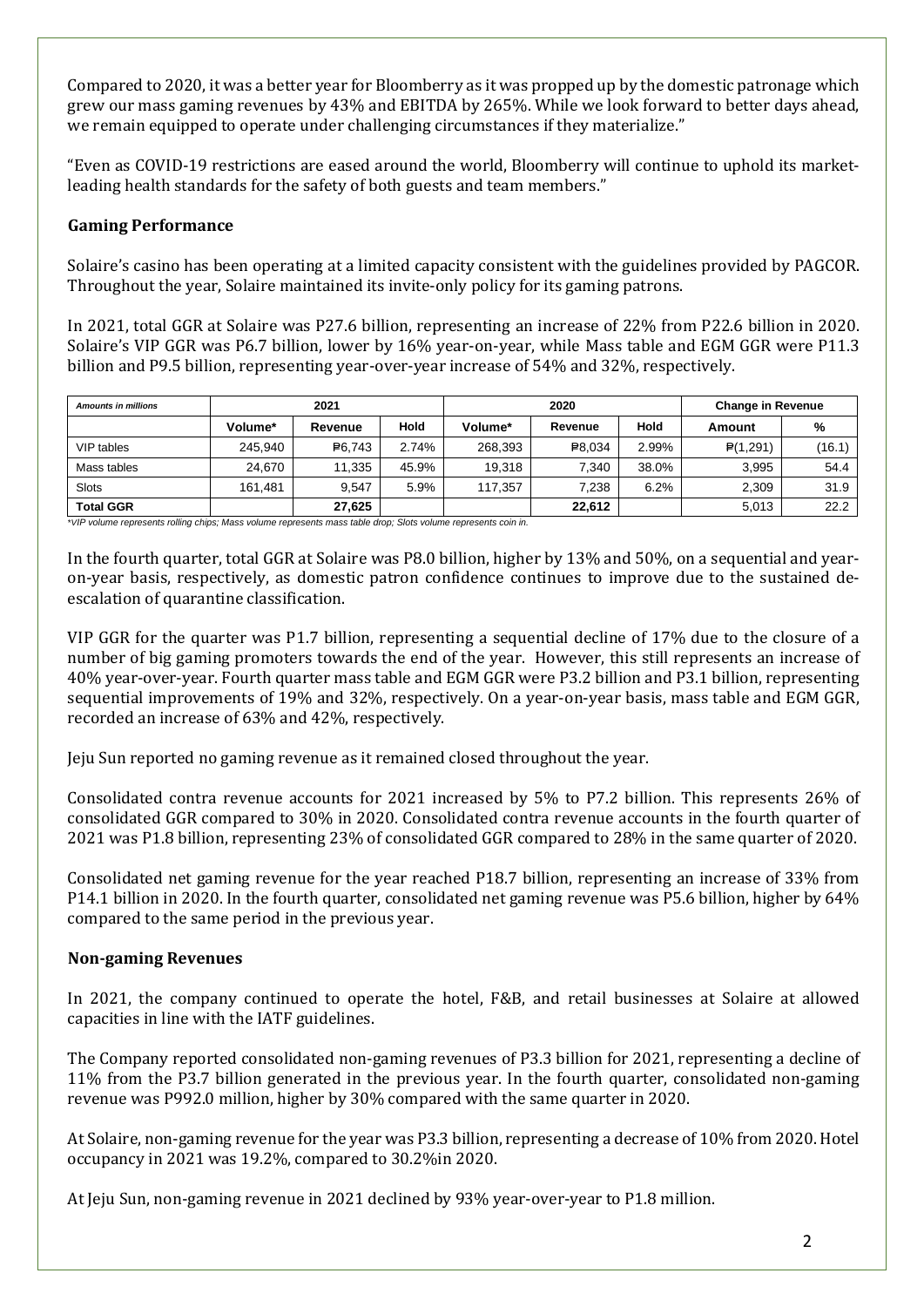#### **Net Revenues**

Bloomberry's consolidated net revenue in 2021 was P22.0 billion, representing an increase of 24% from P17.8 billion in 2020. Consolidated net revenue in the fourth quarter was P6.6 billion, higher by 57% from the same period in 2020.

### **Expenses**

Consolidated cash operating expenses reached P15.9 billion in 2021, lower by 2% compared to P15.6 billion in 2020. Consolidated cash operating expenses in the fourth quarter were P4.5 billion, lower by 15% compared with the same quarter in the previous year.

Jeju Sun managed to reduce its payroll expenses. Total subsidy received from the Korean government amounted to USD2.1 million or P105.1 million in 2021.

## **EBITDA, Net Profit and Earnings Per Share**

The Company's 2021 consolidated EBITDA was P5.2 billion, representing an increase of 265% from P1.4 billion in 2020. Solaire contributed P5.6 billion to consolidated EBITDA, which was offset by the P357.6 million LBITDA recorded at Jeju Sun. Consolidated EBITDA in the fourth quarter was P1.9 billion, significantly higher than consolidated EBITDA of P129.3 million in the same period last year.

On a hold-normalized basis, Bloomberry's consolidated EBITDA for 2021 was P5.5 billion, P273.5 million higher than the reported consolidated EBITDA of P5.2 billion. Hold-normalized EBITDA in 2021 would have increased by 341% year-on-year. Hold-normalized EBITDA in the fourth quarter would have been P1.8 billion, representing a 417% increase from hold-normalized EBITDA for the comparable period in 2020.

The Company reported consolidated net loss of P4.2 billion for 2021, an improvement compared to net loss of P8.3 billion in 2020. Net loss in the fourth quarter was P1.3 billion, compared to net loss of P2.5 billion in the same quarter of the previous year.

Bloomberry reported Basic Earnings per Share (EPS) loss of P0.387, compared to EPS loss of P0.758 in 2020.

## **Balance Sheet and Other Items**

As of December 31, 2021, Bloomberry had a consolidated cash and cash equivalents balance of P25.2 billion. Total long-term debt was P75.8 billion, which represents the balance of the current and non-current portions of the amended P73.5 billion and P40.0 billion Syndicated Loan Facilities. Total equity attributable to equity holders of the parent company was P28.0 billion.

As of December 31, 2021, the Company has drawn P6.5 billion from the P20 billion Additional Facility and P5.0 billion from the P40.0 billion Syndicated Loan Facility.

As of December 31, 2021, Bloomberry had P1.2 billion in net receivables, 32% lower than at the beginning of the year. The Company continues to conservatively manage its receivables book and made additional P261.0 million of provisions for bad debt in the fourth quarter, representing 10.0% of gross receivables.

As part of our ongoing campaign against COVID-19, Bloomberry, in partnership with ICTSI and the Philippine Government, procured a total of 20 million doses of Moderna vaccines - 13 million doses for the Philippine Government and 7 million doses for the private sectors (including SMSEs). Separately, another 4.5 million doses of Oxford-AstraZeneca vaccines were donated to the various local government municipalities. Bloomberry and ICTSI funded, built, and currently operates the Solaire-ICTSI Foundation Vaccination Center located in Paranaque City to serve Metro Manila residents and nearby provinces.

Outside of the pandemic Corporate Social Responsibility efforts in 2021, the Bloomberry Cultural Foundation, Inc. (BCFI) has donated over P350 million to social and health projects such as the construction of various medical facilities, including an OFW hospital in Pampanga, and donated relief goods and emergency supplies